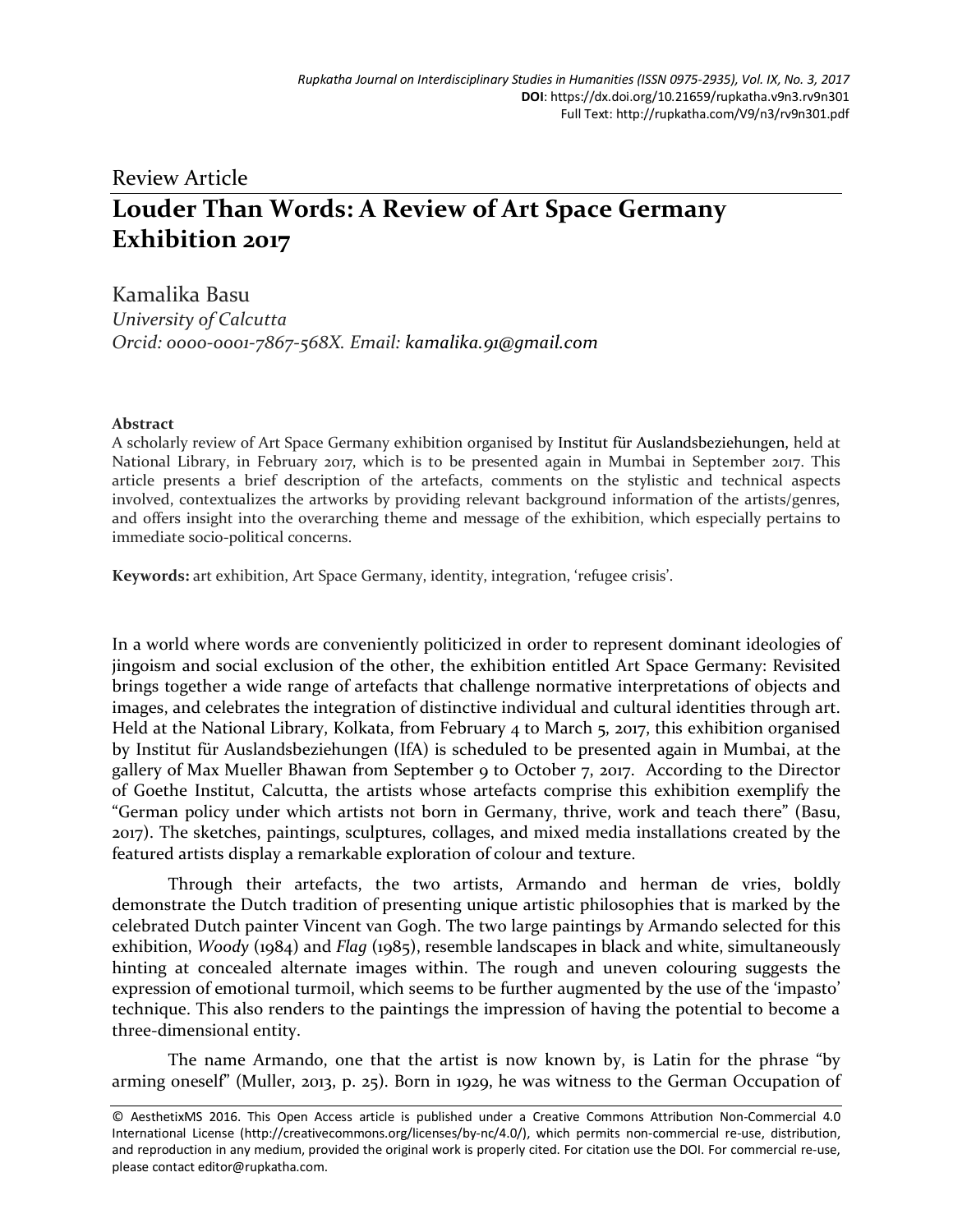the Netherlands and had grown up near a transit camp. Ursula Zeller, the curator of the exhibition, explains the work Flag as the reflection of his family's sufferings under the Nazi regime (Basu, 2017). Armando himself explains his relationship with the two colours, black and white, in his book *From Berlin* where he writes –

"The past? The past is a patch of darkness. It's black with a zillion shades of grey. The future is white. Feel free to scribble on it to your heart's content" (Armando, 1996, p. 20).

Whereas the association of black with violence and white with hope is not surprising, the juxtaposition of the two colours to represent a natural setting is rather extraordinary as a concept. For Armando, nature is an accomplice of the violence that occurs therein and he thereby judges it to be guilty as it "grows undisturbed and erases all traces" (Muller, 2013, p. 25) of the perpetrated crime. While the titles of the two exhibits do not betray this association, his other large paintings in black and white have titles which translate to "Observation of the Enemy", "Battlefield", "Guilty Landscape", "Prussian", and "Head". Since 1979, he has moved to Berlin, "the city of the enemy" (Muller, 2013, p. 25), where he has been working. This seems concurrent with his artistic fascination with places which act as the centre of an event and subsequently underlines the unique relationship between experience and art.

While Armando acquired for himself a new name that marks him as an artist, herman de vries uses small fonts to write his name in order "to avoid hierarchy" (Wright, 2015). The two artworks on display at the exhibition are titled "*Terre Provençale*" (1991) and "Two Days under the Hawthorn Hedge" (1992). Both the artworks display a pleasantly vivid variety of earth tone where, considering exclusively the aspects of form and colour, the former is structured in a grid-like pattern whereas the components of the latter seem scattered over the expanse of the frame. The art of this artist demands very little speculation. Simply as the titles indicate, the first artwork consists of mud rubbings on paper sheets from samples of different shades of earth of Provence. The marks of the artist's fingers, visible over the gently rubbed base layer, add to organic quality of the artwork. The latter is a collage which the artist has created by placing a sheet of paper underneath a bush for two day and then pasting the leaves as they had fallen upon it (Basu, 2017). These artworks thus make it evident that the philosophy of such art is far removed from the idea of presenting a contrived entity whose meaning must be deciphered by convoluted thought processes. On the contrary, these seem to represent the simple beauty of nature which must be realised by complete absorption of all mental faculties of the viewer.

de vries, now an 86 year old artist, has had a background in naturalism as he had attended a gardening school, been involved in agricultural work in France, and then pursued research on plant diseases and Applied Biology in his formative years (Timeline section, n.d.). He now lives with his wife in the Black Forest of Germany. Along with conducting research on psychedelic plants, he keeps what is referred to as his 'earth bank' which contains more than 8000 specimens of earth from different locations of the world. He is known to keep them unmixed in order for them to retain their original quality (Wright, 2015). Each specimen of earth thus captures the story of the place in its essence, including the lives of people living on it and the plants growing there. In the academic paper titled "Rendering Aesthetic Impressions of Text in Color Space", the authors observe —

"Terre Provençale evokes more broadly than for a single person, potentially evoking specific meaning for a whole community of people, namely, the residents of Provence, and to a lesser degree, all of mankind, who share a common experience with the various shades of yellow, brown, and red earth" (Liu & Maes, 2005, p. 2).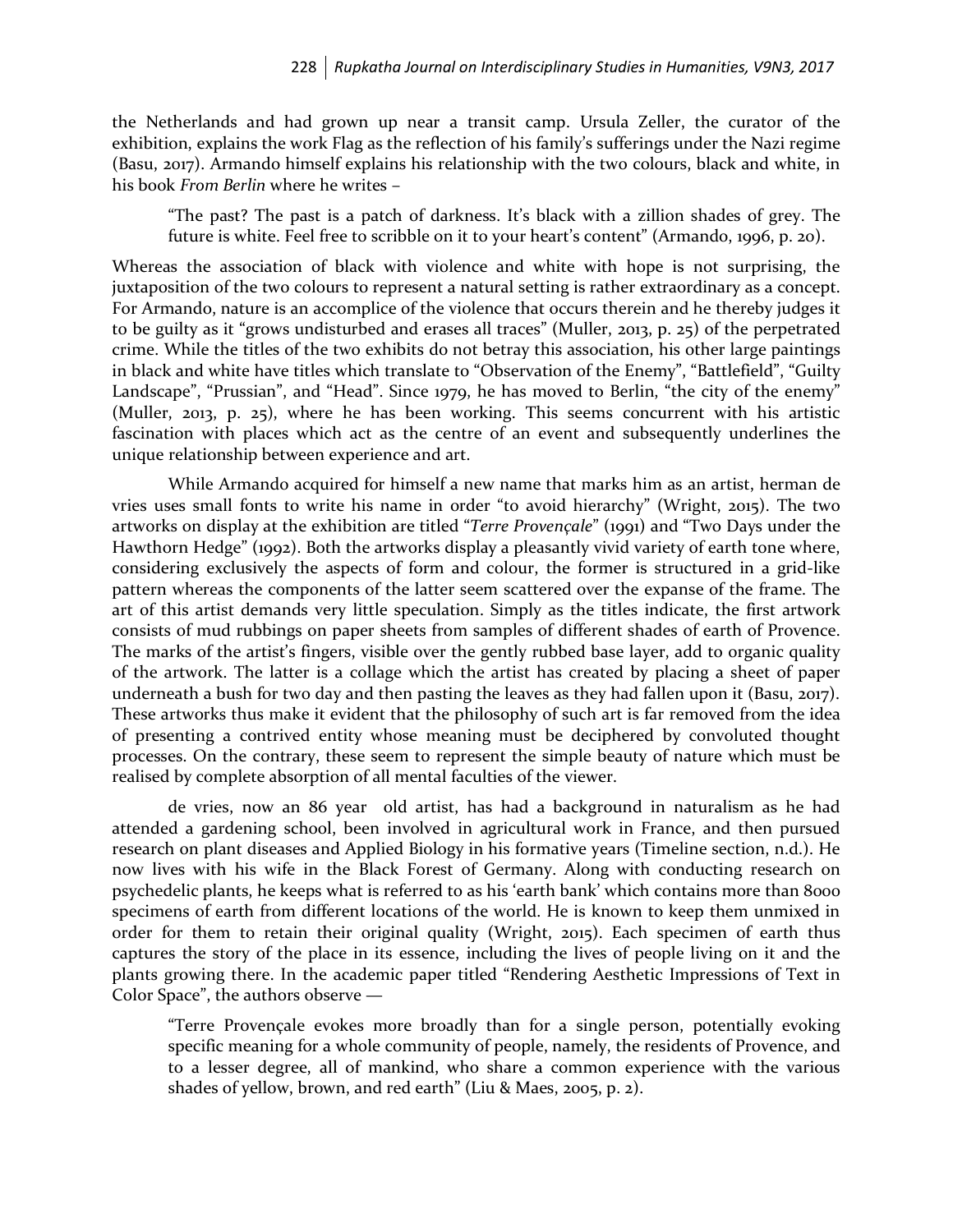The latter artwork is thus seen to reinforce the recurrent theme of recognition and acceptance of the inherent plurality of identity, while the former represents an aesthetic unification through the integration of seemingly disparate components.

Per Kirkeby's untitled abstract paintings which seem to depict images of the natural world also display a penchant for capturing the shades that permeate the earth. The visible etchings and brush strokes render to the works a texture that resembles the coarseness of organic material which pervades all natural entities, regardless of their particular forms.

Candice Breitz's exhibit, *Factum Kang* (2009), appears as a dual-channel video installation with two vertically-mounted plasma displays placed adjacent to one another. A sitting bench with headphones attached to this system is placed in front of it. Two videos of apparently the same person appear on the screens in an endless loop, with one of the screens going blank at times. The only point of distinction to the observer's eye would be the difference between the partings of hair of the interviewees. Once the audience takes her seat and puts on the headphones, she can watch an interview edited across the two screens and realise through the respective speeches that the interviewees are indeed identical twins. Depending on the specific point of time when the audience begins to participate in this piece of installation art, she becomes privy to a part of their stories. On listening at length, it is revealed that despite their apparent likeness in physical features, similar body language, identical make up, costume and setting of the shoot, and years of shared childhood, the twins portray very distinctive, sometimes contradictory, personalities by presenting different perceptions of their lives and of the world at large. The interviews seem to be edited to synchronize at points and sharply break away at others. As one undergoes the audio-visual experience as a third person and understands the differences underlying the similitude, by following the sudden cuts in the editing process, one also detects a gap in communication that exists between the two siblings. Again, despite the disparate trajectories that the twins have undertaken, the fact remains that they share a profound connection that is rooted to the very core of their unified existence.

Breitz is a South African artist, presently working in Berlin as a professor, who works primarily in the domain of video and photography. The artefact selected for this exhibition, Factum Kang (2009), is an artistic work created out of the interviews of the monozygotic twins Hanna and Hanjoo Laurie Kang, who were filmed on separate days for five to seven hours each, in the absence of the other sibling, while being interviewed on the same set of questions (Breitz, 2010). *Factum* (2010) is a collection of the edited interviews of eight sets of twins, including one of triplets, whose title is inspired from Robert Rauschenberg's almost identical paintings named *Factum I* and *Factum II* (1957). The direction and editing style of Breitz plays with the ideas of fact and fiction, and the generalised association between the two. The artist implements this idea of impressions created by fiction and reality with regard to human identity most interestingly in her recent work *Love Story* (2016), which is a seven-channel installation that "interrogates the mechanics of identification and the conditions under which empathy is produced" (Breitz, 2016). She works closely on lengthy interviews of six individuals who have fled from their native countries due to some oppressive conditions, and recreates the same narratives with the help of famous actors in order to highlight the tendency of the audience to render more importance to the fictitious enactment by personalities they recognise distinctly rather than the true accounts of these individuals they 'otherise' as refugees. Her works therefore throw light on the usual human propensity for typecasting people based on apparent similarities and differences rather than recognizing the nuanced elements that defines their distinguished identities. Such art seems to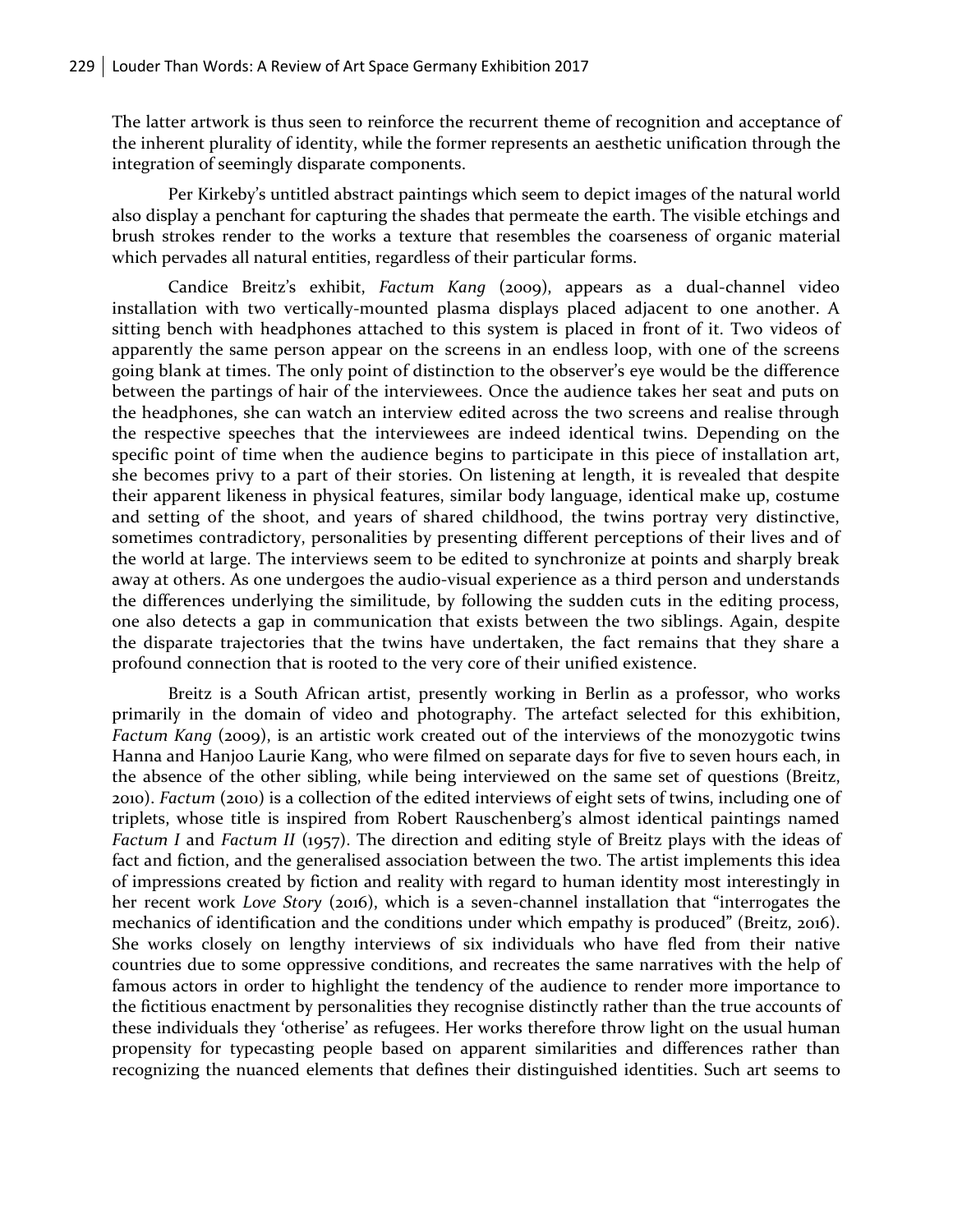appeal to the citizens of the global community to look deeper and to acknowledge people as individuals rather than reducing them as an insignificant part of a nebulous whole.

The artefact titled *Flotsam* (1997) is a sculpture created by the British artist Tony Cragg out of laminated plastic. A series of what seem to be some of his sketches, incidentally titled *Sculpture* (1997), that are based on shapes and forms melting into one another, is also on display. The abstract shape of the sculpture, along with his sketches that are on display, exemplify his keen interest in the form of objects. The allusion to the 'refugee crisis' is repeated once again in the title of the artefact, which refers to "people who have no homes or work and who wander about in a helpless way" (flotsam, 1997) as much as "an untidy collection of unimportant or useless objects" (flotsam, 1997). While the second definition holds literally true because Cragg is known to use material that are disposed of by others, the metaphorical reference to idea of people adrift in the sea under desperate conditions having consequential potential seems equally obvious. Regarding the material of his craft, he says to Emma Crichton-Miller, "These are not at all things that people need for any practical purpose in the world ... But they do reveal so much for me as I am making them. They offer me a new way to see the world, and that is all I am interested in" (Crichton-Miller, 2011). Most of his other works are also a result of organisation of discarded material, but the activity that he seems to delight in is the creation of "the things that aren't there. There is no point in copying what is there – the role of art is to open a door onto other realities" (Crichton-Miller, 2011). This is reminiscent of Oscar Wilde's wish for an artistic world in *The Decay of Lying* where "over our heads will float the Blue Bird singing of beautiful and impossible things, of things that are lovely and that never happen, of things that are not and that should be" (Wilde, 1902, p. 76). Cragg's Flotsam appears to be such an artefact that attempts to map the invisible, imperceptible space through matter and to capture possibilities through form. Abstraction, for this artist, is therefore not merely a stylistic approach but a necessary step that engenders imagination.

A similar experimentation on space with matter may be detected in Giuseppe Spagnulo's artefact *Cerchio Spezzato* (1972) which is cast in iron. As the name suggests, the piece represents a broken circle, but remarkably one that has more than two dimensions. Installed at one corner of the room, the artefact attracts attention by dint of its sheer volume and bold display of strength. The abstraction of this artwork appeals to the spectator to seek more information about the artist and his art who had worked actively in steel mills, blast furnaces and workshops, where he created art alongside the workers. The paintings exhibited in the gallery created out of thick layers of coal in order to resemble barrels and lids used by labourers are significant in highlighting the heaviness associated with such labour. The fact that he joined in the protests of 1968 is evident from most of his works as their enormous dimensions themselves underline the dangers and the vigorous labour involved in the process of industrial production. Like Tony Cragg's work, the art of Spagnulo seems to play with the idea of space. He is noted to remark on his interest in experimenting with "the quantity of space that a form manages to set into movement" (About Giuseppe Spagnulo, n.d.). Despite being grounded in reality, the genre of his work marks a tendency towards conceptualism. In keeping with the rest of the works in the exhibition, his creations seem to highlight the fact that art renders significance to ideas and objects which usually go unnoticed.

The genre of conceptual art is further exemplified in the installation of Joseph Kosuth which presents an enormous photograph framed in wood and its 'reproduction' in the German language. The content of the text seems to be expressed in the corresponding photograph and vice versa. Without any verbal explanation, it becomes clear that the artist is presenting the same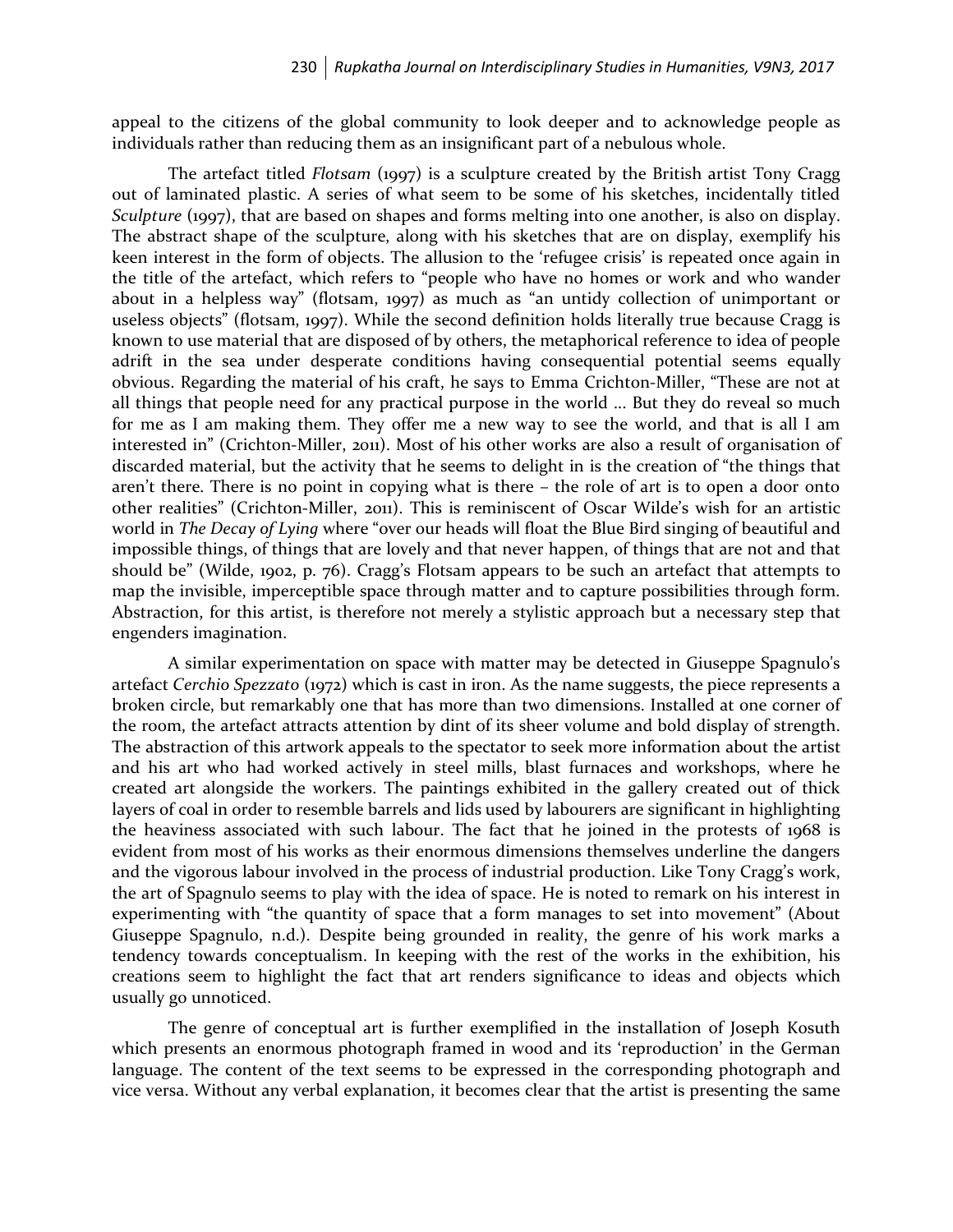idea through different media. This idea itself is the art, as Kosuth would claim. One of the pioneers of conceptualism, Joseph Kosuth refutes the idea of equating art with the material object that represents it (Osborne, 2002, p. 232). The medium or technique is therefore rendered redundant when compared to the essence that is conveyed by any means chosen for it. In fact, one of his noted works titled *One of Three Chairs* (1965), which comprises a chair, its photograph taken at the site of the particular exhibition, and its dictionary definition presented in words, demonstrates that a concept remains constant even though the relative elements like the place and time of its display are altered. This presents a unique point with respect to the other exhibits as it attempts to find a pulse that runs deeper than the apparent differences and underlies all of existence.

A set of three photographs, Marianne Eigenheer's artwork named *Your time, my world* (1998) captures in images monochromatic portraits of people, postcards, toys, and paintings on a wall. While the yellowish tinge to the photographs displayed at the exhibition imbue them with the notion of passage of time, the presence of images of photographs within photographs denote the multiple levels associated with thought and memory. The objects in the photographs appear to be material manifestations of a lost past. The idea of being framed as a photograph itself reinforces the idea of nostalgia and the common human desire to hold on to memories of a time that cannot be retrieved.

The title of the artwork indicates the intersection of time and space, where the two phenomena may pertain to two different people such that the remnants of one's time in the form of memorabilia continue to occupy the space of another's world. Again, the words 'your' and 'my' may refer to the audience and the artist respectively. The private world of the artist encapsulates and evokes sentiments with which the audience may relate a specific time of their lives, despite the fact that the artist and the audience hardly know much about one another. This establishes an unspoken bond between human beings which is more fundamental than the mere difference in appearances. Much like Kosuth's artefacts, Eigenheer's works subtly imply the existence of certain inexplicable intrinsic yearnings which reveal the capability of human beings to relate with each other. The Swiss artist, Marianne Eigenheer has been a student of music, art history, and psychology. Her works, which include painting and photography, usually trace the notion of thoughts and instincts which are indispensable to the human psyche.

The three photographs by Marie-Jo Lafontaine are representative of her fascination with the element of fire, which is epitomised in her installation titled *We Have Art so that We Do Not Perish by Truth* (1991) where she "contrived to render the Glyptothek in Munich transparent by pasting photographs of flames into the recesses of the dome thus creating the illusion of looking through apertures in a building that is being consumed by fire" (Elwes, 2015, p. 13). The combination of colours in each of her three exhibits – *Every Angel is Terrible* (1991/92), *Homme cagoulé portant le feu* (1986), and *Bateau de feu* (1996) – accentuates the image of flames. Although her art is based on specific social issues, "she looks for the general in the particular, and delves into the basics of human existence" (Grosenick & Becker, 2001, p. 294). For instance, the artefact Every Angel is Terrible is based on the war in the former Yugoslavia and the riots in Los Angeles, but the image of flames represents the state of chaos that is rampant in the entire planet  $(Castant, 201)$ .

*Internet Resident* (1997), a complex machine resembling a robot created out of surveillance cameras, Polaroid camera, and laser disc player. In this piece, the artist orchestrates disparate objects which act as complicit components of the machine. The other exhibit, entitled *Candle TV* (1975), may indicate observation to be the source of light and knowledge. In the tradition of the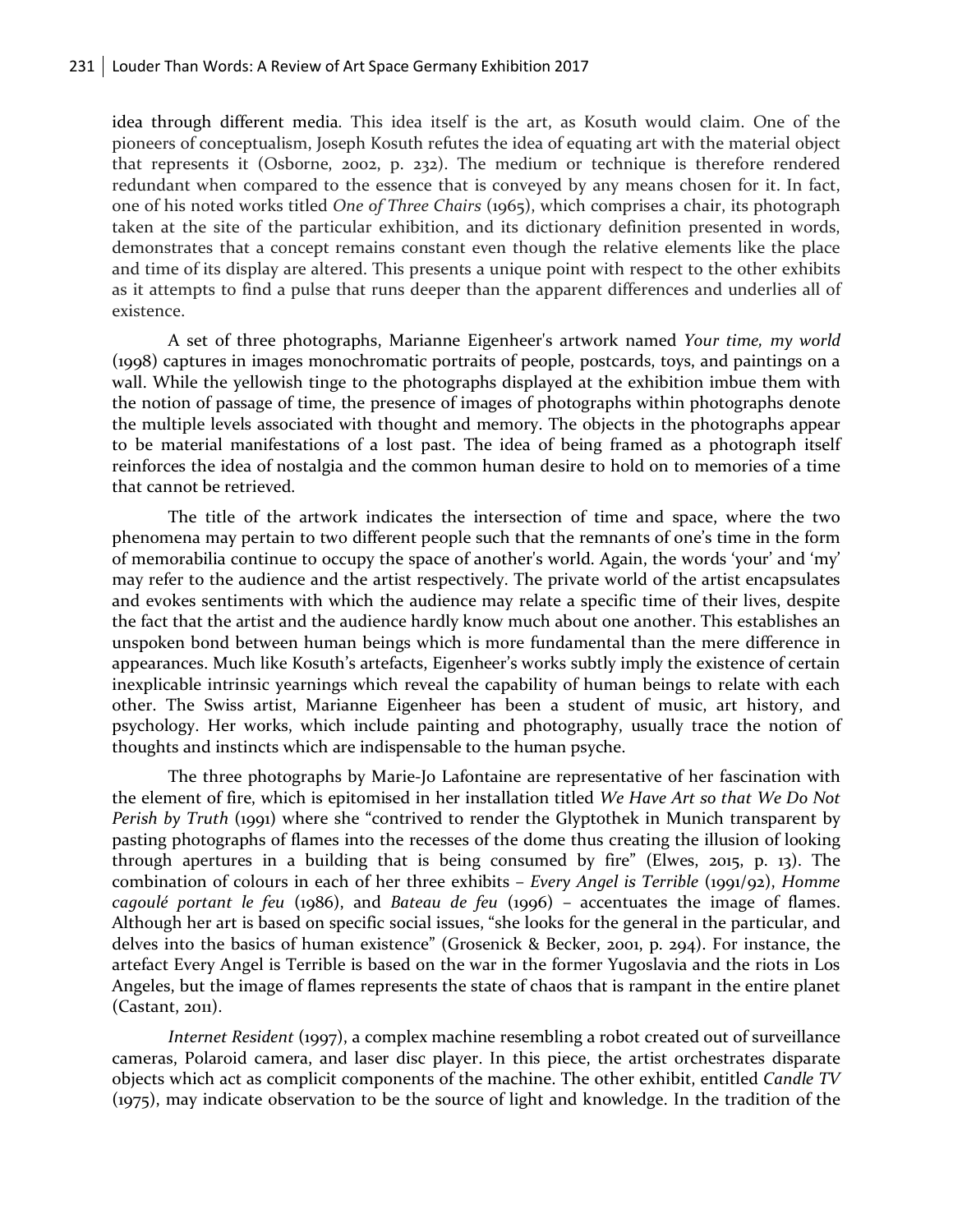Fluxus movement, Nam June Paik's artwork presents something unforeseen and radical, disturbing the status quo, which opens up new avenues both for production and interpretation of art.

A series of ten photographs called *Atlantic Wall* (1995) appears in monochrome, in each of which a fragment of the fortification seems to be melting into the landscape, being reclaimed by nature. This sequence is preceded by an expansive map that traces the complete length of the extensive belt of defensive structures built by Nazi Germany along the coast of continental Europe and Scandinavia in anticipation of an allied invasion of Nazi-occupied Europe from the United Kingdom. An excerpt from Paul Virilio's *Bunker Archaeology* (1994) is also provided, possibly in order to provide context to the exhibit. Each photograph in this series by Magdalena Jetelová has a caption projected upon the relics such that the meanings of the words seem to pervade the objects themselves. The positioning of the font of the words corresponds with that of the images. According to Ursula Zeller, the "long exposures and twilight cast a misty veil" (Basu, 2017) upon the photographs. To the observer, it seems that although the fragments are a concretized reminder of atrocities perpetrated by the Nazi regime not only against mankind but against the universe as a whole, the images of the ruins being devoured by the elements of nature seem to reinforce the idea that no wall can withstand the force of time. Such a strong message, with reference to one of the most abhorrent events in the history of human civilisation, serves as reassurance in times of rising threats of segregation and xenophobia.

The image of the wall returns in an entirely new connotation with Christine Hill's *People's Boutique Official Template* (1999), which demonstrates a form of interactive art. If one visits the gallery a few days into the exhibition, one may expect to find a wall on which some sheets, designed to a particular template, have been put up, along with the photographs of strangers and a few words about them. A Polaroid camera, a number of unfilled sheets and pens may be found on a desk nearby. The spectator will eventually realise that this wall is constructed out of the profiles of the visitors to the exhibition and with their thoughts, histories, and identities etched on it through photographs and scribbled words. The spectators are therefore encouraged to participate in the creation of the artwork and, in the process, become artists themselves. The beauty of this artefact lies in its process of 'becoming', and its accommodation of multifarious personalities who come together for the sake of art to construct a wall which integrates instead of creating divides.

The final artefact *Here and There* (1989), created by the Turkish artist Ayşe Erkmen, is placed at the farthest end of the exhibition gallery that is elevated above the rest by a small flight of stairs. It consists of sixteen trapezoid metal bodies that are actually parts of differently coloured old cars (Basu, 2017). They lie scattered here and there, just as the title of the artwork suggests. However, it is interesting to know that despite the apparent disharmony among the different pieces, the spectator may rest assured that when arranged properly, the disjointed parts form a remarkably organised piece of art in the form of a multicoloured arch. The image of the artefact thus arranged can be seen on the photograph on the exhibition catalogue.

Although the exhibition builds upon the premise of the biographical journey of the artists who have chosen Germany as the locus of their creative pursuits, a strong undercurrent of a sociopolitical message is manifest in all of the artefacts on display. The background of each artefact is inherently related to the minds which have nurtured them, thus leading to such a rich variety of creative expressions. The history of the conception of the artworks, coloured by the disparate places of their origin, reinforces the fact that the success of the German tradition of art (Art Space Germany, n.d.) is a result of not ignoring individual identities but of celebrating them. It is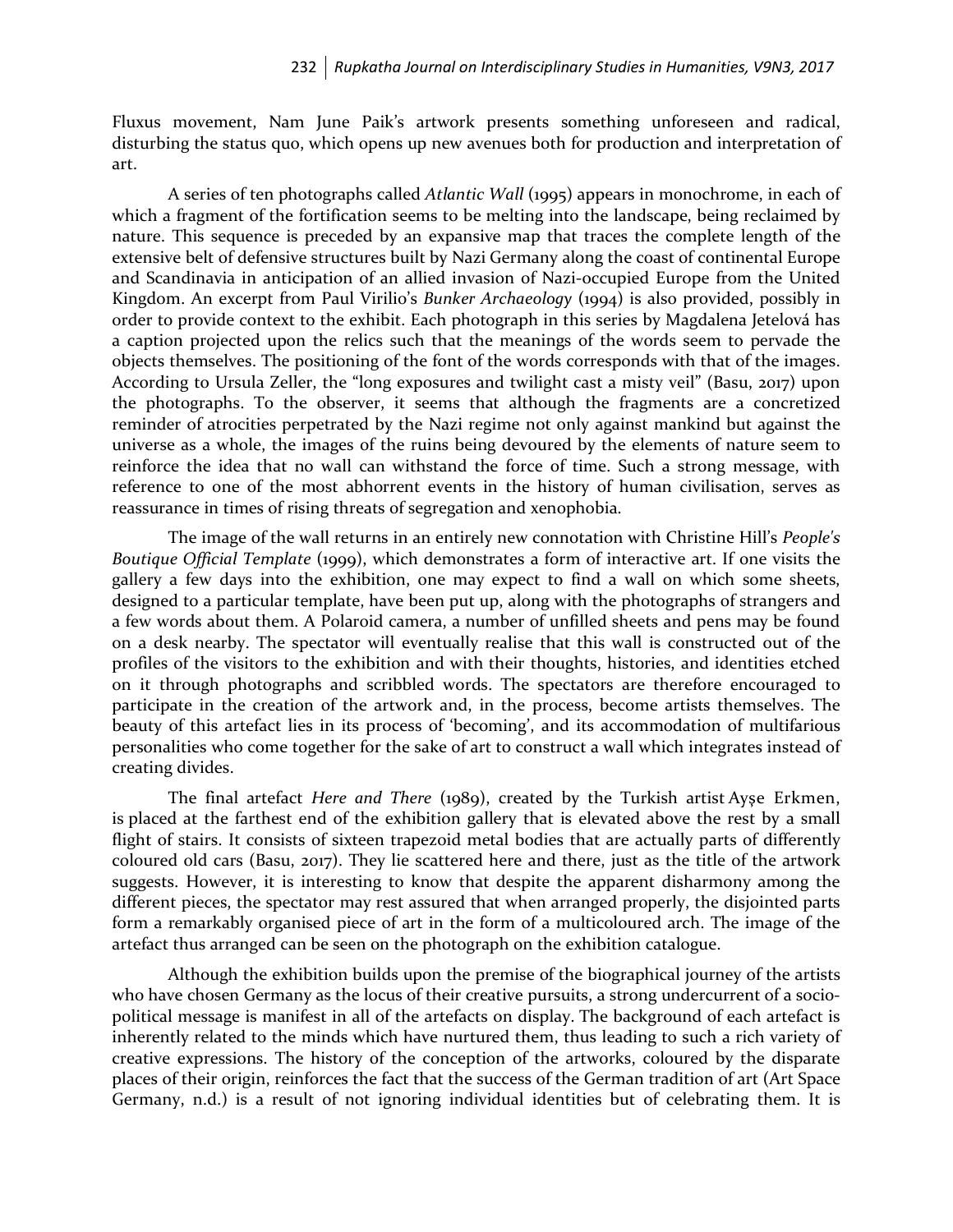important to note that, even if one discounts the intentions of the individual artists which we have explored, the organisation of this exhibition at this juncture in history of mankind is a momentous occasion. In the context of a progressively fracturing world, where interpersonal relationships and personal opinions of the common man have begun to be tainted by the increasingly normalised politics of hate, fear and xenophobia, the bold statement of this exhibition, advocating the necessity of plurality in contemporary society, is a welcome counterdiscourse. The idea of recognition and acceptance of distinct individual identities without prejudice passes effortlessly from the realm of art to society in general. This becomes plainly evident in the unspoken dialogue among the various artefacts in this exhibition, each with a unique perspective and yet sharing a common message — an appeal for assimilation without homogenisation. Thus, the perspicacious spectator may expect to experience the silence of the exhibition hall speaking louder than words.

## **References**

- About Giuseppe Spagnulo. (n.d.). *Artsy*. Retrieved from https://www.artsy.net/artwork/giuseppe-spagnulocubo
- Armando. (1996). *From Berlin*, 20.
- Art Space Germany. (n.d.). Retrieved from http://www.ifa.de/en/visual-arts/exhibitions-abroad/finearts/art-space-germany.html
- Basu, A. (2017, February 4). Art that transcends borders. *The Telegraph*. Retrieved from https://www.telegraphindia.com/1170204/jsp/calcutta/story\_133964.jsp
- Breitz, C. (2010, July 21). Factum Kang. Retrieved from https://vimeo.com/13514467
- Breitz, C. (2016). Love Story. Retrieved from http://www.candicebreitz.net/
- Castant, A. (2011). Marie-Jo Lafontaine: Dans le cabinet du bâtonnier de Bruxelles. *Alexandre Castant: essayiste et critique d'art*. Retrieved from http://www.alexandrecastant.com/texte.php?texte\_id=82
- Crichton-Miller. (2011, July 29). Edinburgh Festival 2011: Tony Cragg interview. *The Telegraph*. Retrived from http://www.telegraph.co.uk/culture/theatre/edinburgh-festival/8668954/Edinburgh-Festival-2011- Tony-Cragg-interview.html
- Elwes, C. (2015). *Installation and the Moving Image*, 13.
- Flotsam. (1997). In *Oxford Advanced Learner's Dictionary*.
- Grosenick, U., & Becker, I. (2001). *Women Artists in the 20th and 21st Century*, 294.
- Liu, H., & Maes, P. (2005). Rendering Aesthetic Impressions of Text in Color Space. *International Journal on Artificial Intelligence Tools*, 2. Retrieved from http://www.hermandevries.org/articles/archives/article\_2005\_liu-maes.pdf
- Muller, S. D. (2013). *Dutch Art: An Encyclopedia*, 25.
- Osborne, P. (2002). *Conceptual Art: Themes and Movements*, 232.
- Timeline section. (n.d.). herman de vries. Retrieved from http://www.hermandevries.org/timeline.php
- Wilde, O. (1902). *The Decay of Lying*, 76.